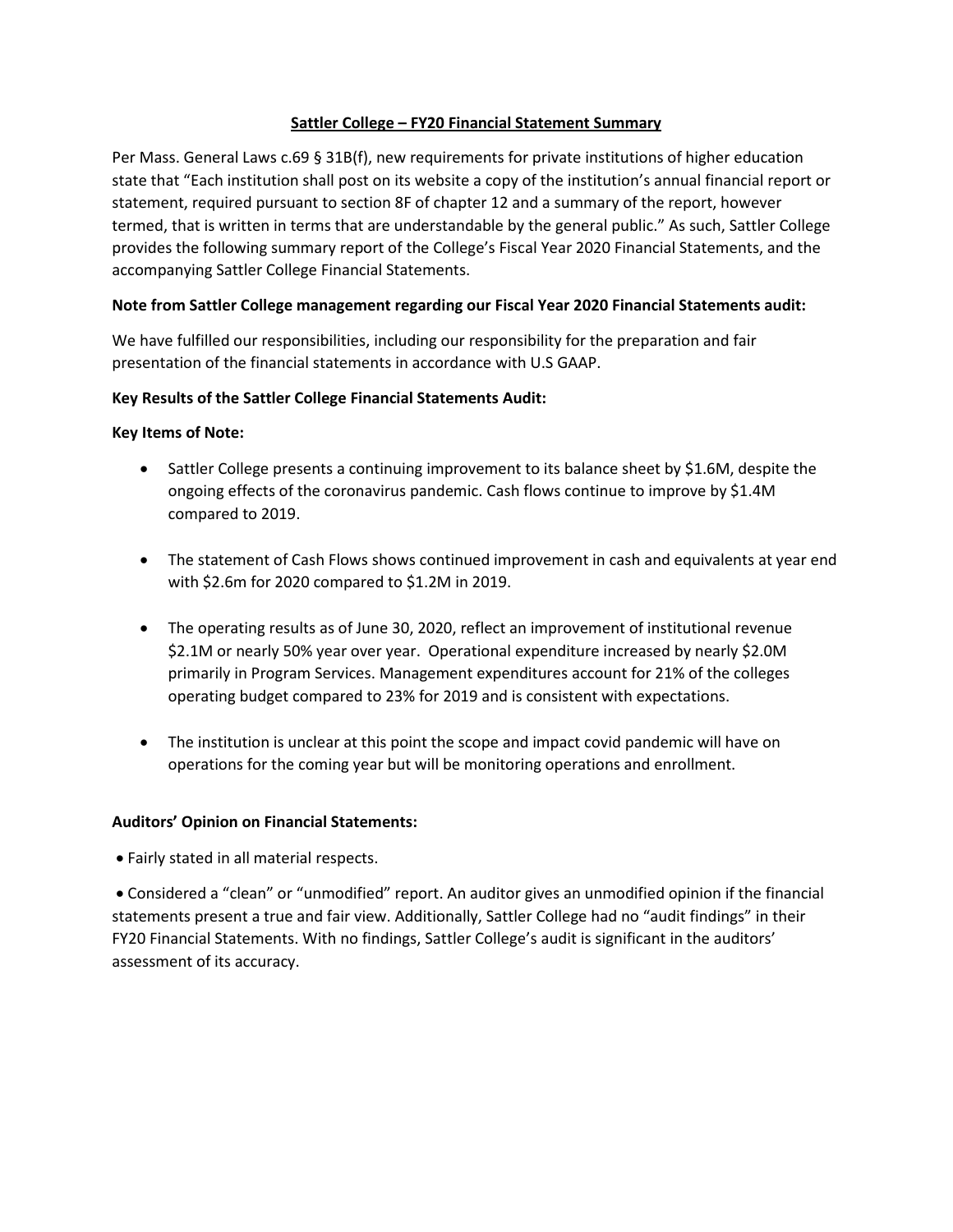# SATTLER COLLEGE, INC.

**Audited Financial Statements** 

Years Ended June 30, 2020 and 2019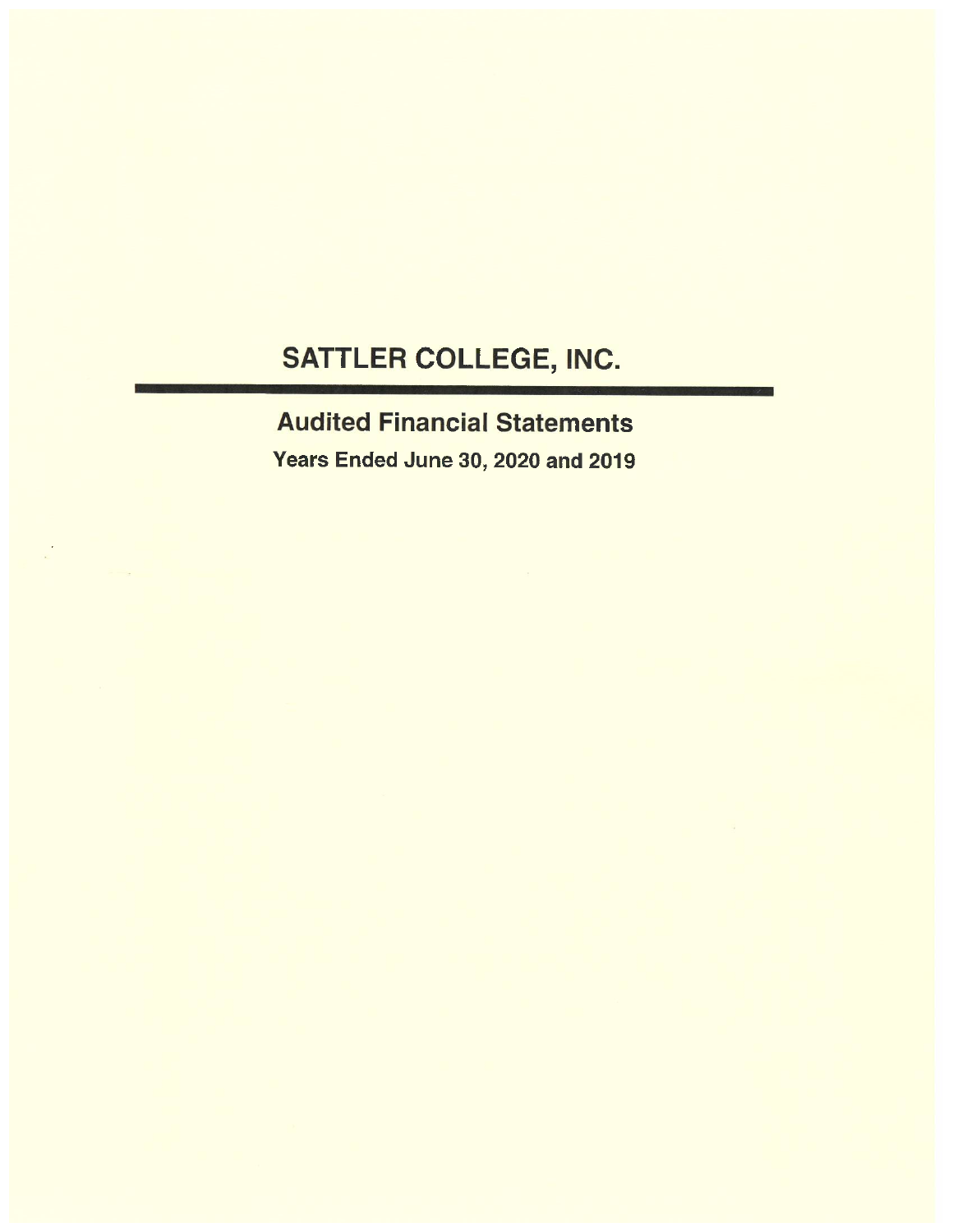## **Contents**

| <b>Independent Auditors' Report</b>            | $1 - 2$        |
|------------------------------------------------|----------------|
| <b>Financial Statements</b>                    |                |
| <b>Statements of Financial Position</b>        | 3              |
| <b>Statements of Activities and Net Assets</b> | $\overline{4}$ |
| <b>Statements of Functional Expenses</b>       | $5 - 8$        |
| <b>Statements of Cash Flows</b>                | 9              |
| <b>Notes to Financial Statements</b>           | $10-20$        |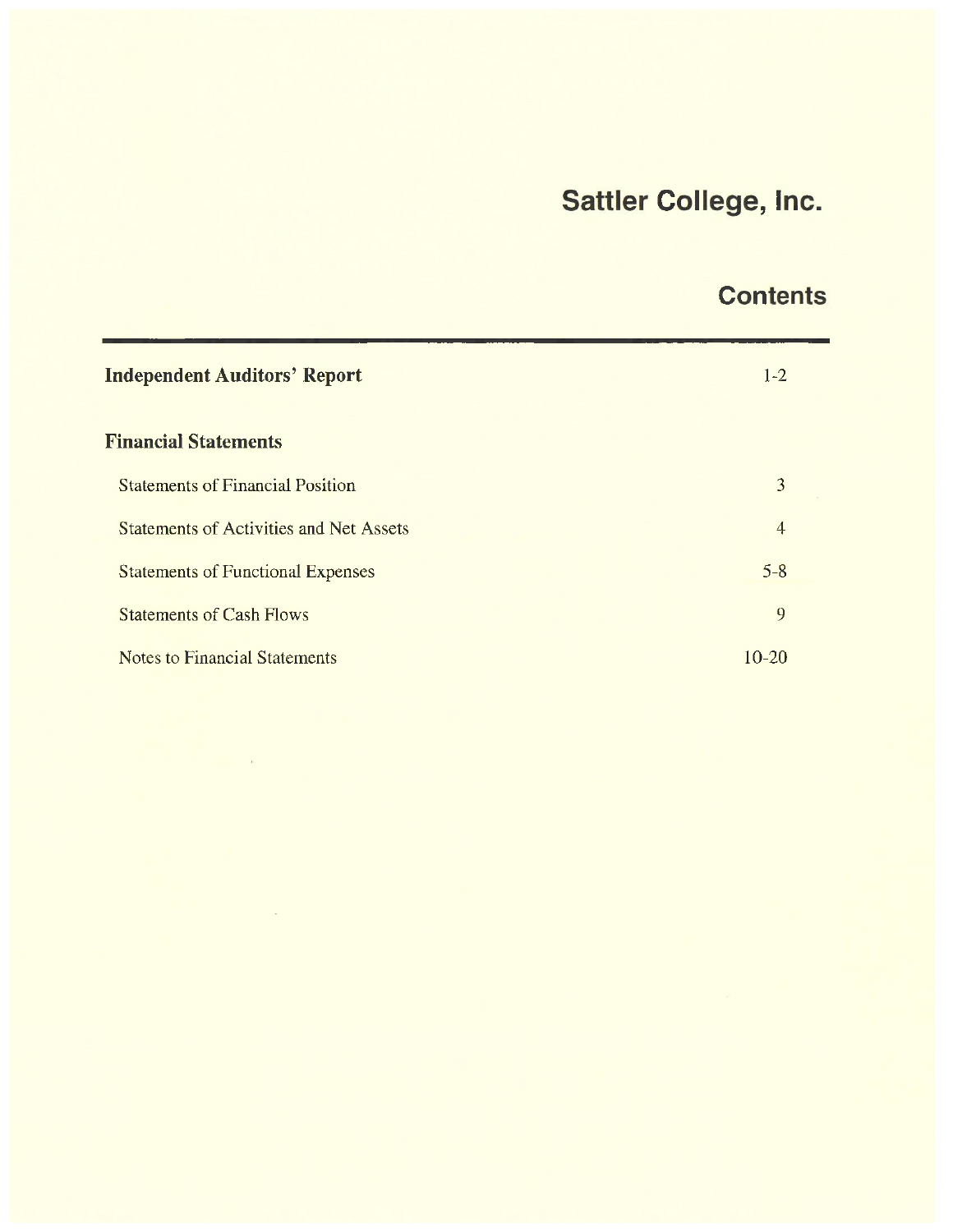

## STAFFORD, GAUDET & ASSOCIATES, LLC **Certified Public Accountants**

## **Independent Auditors' Report**

To the Board of Trustees of Sattler College, Inc. Cambridge, MA 02238

We have audited the accompanying financial statements of Sattler College, Inc., (a Massachusetts nonprofit corporation) which comprise the statements of financial position as of June 30, 2020 and 2019, and the related statements of activities and net assets, functional expenses, and cash flows for the years then ended, and the related notes to the financial statements.

### **Management's Responsibility for the Financial Statements**

Management is responsible for the preparation and fair presentation of these financial statements in accordance with accounting principles generally accepted in the United States of America; this includes the design, implementation, and maintenance of internal control relevant to the preparation and fair presentation of financial statements that are free from material misstatement, whether due to fraud or error.

### **Auditor's Responsibility**

Our responsibility is to express an opinion on the financial statements based on our audits. We conducted our audits in accordance with auditing standards generally accepted in the United States of America. Those standards require that we plan and perform the audit to obtain reasonable assurance about whether the financial statements are free from material misstatement.

An audit involves performing procedures to obtain audit evidence about the amounts and disclosures in the financial statements. The procedures selected depend on the auditor's judgement, including the assessment of the risks of material misstatement of the financial statements, whether due to fraud or error. In making those risk assessments, the auditor considers internal control relevant to the entity's preparation and fair presentation of the financial statements in order to design audit procedures that are appropriate in the circumstances, but not for the purpose of expressing an opinion on the effectiveness of the entity's internal control. Accordingly, we express no such opinion. An audit also includes evaluating the appropriateness of accounting policies used and the reasonableness of significant accounting estimates made by management, as well as evaluating the overall presentation of the financial statements.

We believe that the audit evidence we have obtained is sufficient and appropriate to provide a basis for out audit opinion.

1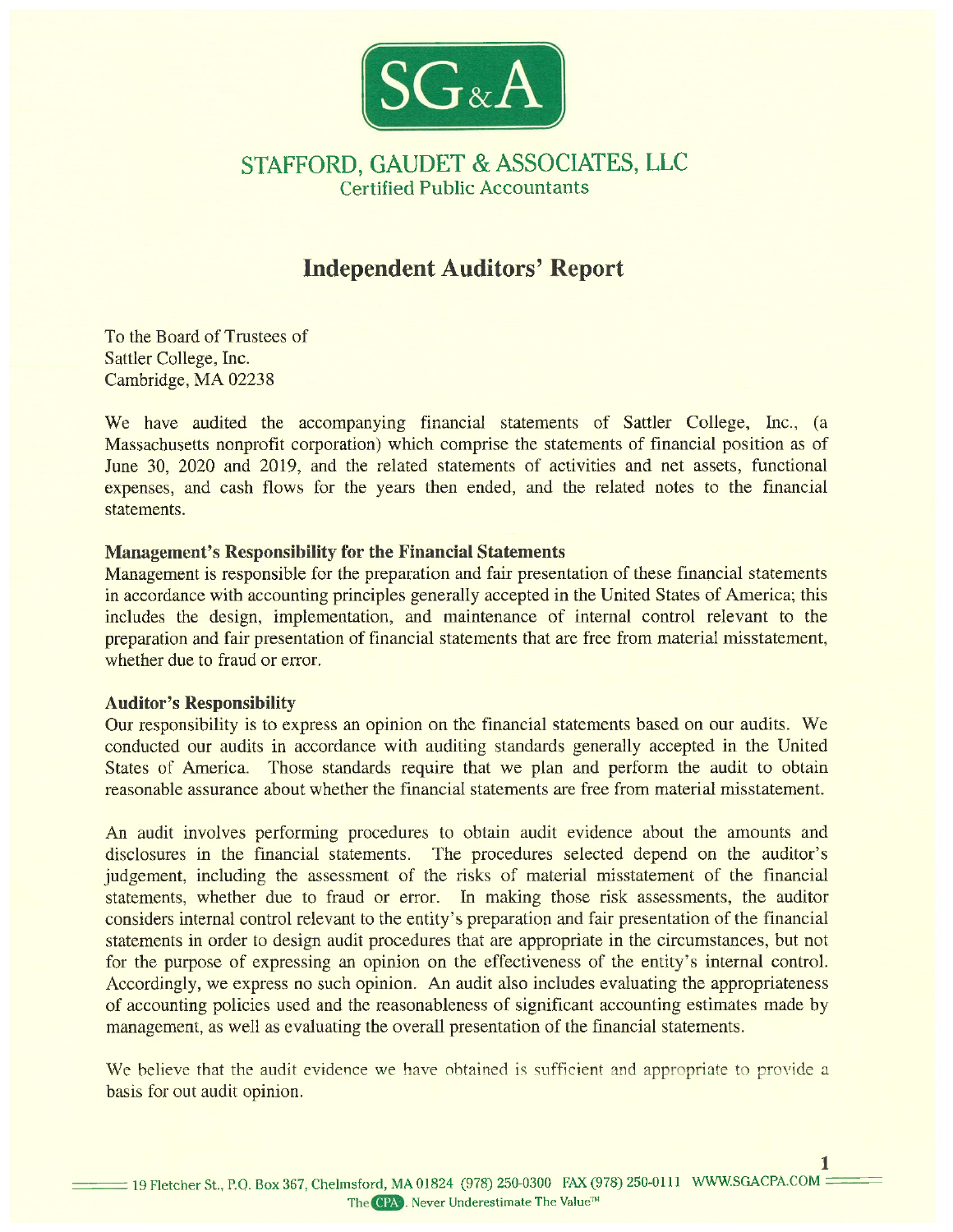### **Opinion**

In our opinion, the financial statements referred to above present fairly, in all material respects, the financial position of Sattler College, Inc. as of June 30, 2020 and 2019, and the changes in its net assets, functional expenses and its cash flows for the year then ended in accordance with accounting principles generally accepted in the United States of America.

### **Emphasis of Matter**

### **Change in Accounting Principles**

As discussed in Note B to the financial statements, during the year ended June 30, 2020, the Organization adopted ASU No. 2014-09, Revenue from Contracts with Customers (Topic 606) and ASU 2018-08, Not-for-Profit Entities: Clarifying the Scope and the Accounting Guidance for Contributions Received and Contributions Made (Topic 605). As a result, the standards were retroactively applied to the financial statements for the year ending June 30, 2020. Our opinion is not modified with respect to these matters.

Stafford, Gaudet & Associates, LLC

STAFFORD, GAUDET & ASSOCIATES, LLC Chelmsford, MA October 6, 2020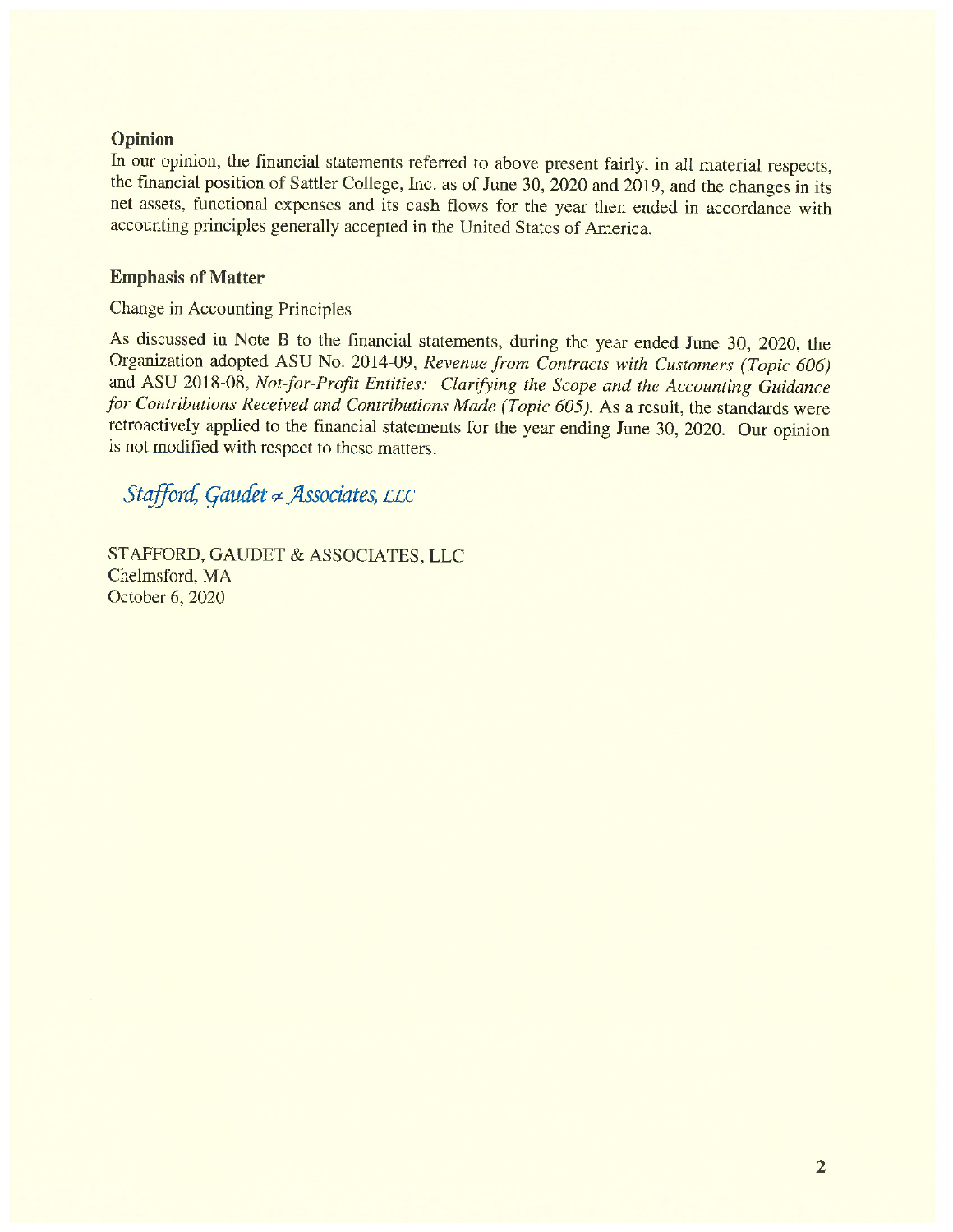# **Statements of Financial Position**

| June 30,                                  |              | 2020                       | 2019      |
|-------------------------------------------|--------------|----------------------------|-----------|
| <b>Assets</b>                             |              |                            |           |
| <b>Current Assets</b>                     |              |                            |           |
| Cash and cash equivalents                 | $\mathbf{s}$ | 2,660,009 \$               | 1,248,738 |
| Accounts receivable, net of allowance for |              | 51,749                     | 14,450    |
| doubtful acccounts of \$15,000            |              |                            |           |
| Due from employees                        |              | 51                         |           |
| Prepaid expenses                          |              | 113,767                    | 15,990    |
| <b>Total Current Assets</b>               |              | 2,825,576                  | 1,279,178 |
| Property and Equipment, net               |              | 1,066,267                  | 921,687   |
| <b>Other Assets</b>                       |              |                            |           |
| Security deposit                          |              | 1,654,748                  | 1,685,256 |
| <b>Total Other Assets</b>                 |              | 1,654,748                  | 1,685,256 |
| <b>Total Assets</b>                       | $\mathbb{S}$ | 5,546,591<br>$\mathcal{S}$ | 3,886,121 |
| <b>Liabilities and Net Assets</b>         |              |                            |           |
| <b>Current Liabilities</b>                |              |                            |           |
| Accounts payable                          | \$           | $45,190$ \$                | 30,532    |
| Accrued expenses                          |              | 7,946                      | 14,210    |
| <b>Student deposits</b>                   |              | 11,150                     | 7,100     |
| <b>Total Current Liabilities</b>          |              | 64,286                     | 51,842    |
| Due to landlord                           |              | 54,533                     |           |
| Due to affiliate                          |              | 685,256                    | 685,256   |
| Deferred rent                             |              | 509,329                    | 498,268   |
| <b>Total Liabilities</b>                  |              | 1,313,404                  | 1,235,366 |
| <b>Net Assets</b>                         |              |                            |           |
| Without donor restriction                 |              | 4,233,187                  | 2,650,755 |
| With donor restriction                    |              |                            |           |
|                                           |              |                            |           |
| <b>Total Net Assets</b>                   |              | 4,233,187                  | 2,650,755 |
| <b>Total Liabilities and Net Assets</b>   | $\mathbb{S}$ | 5,546,591<br>$\sqrt{\ }$   | 3,886,121 |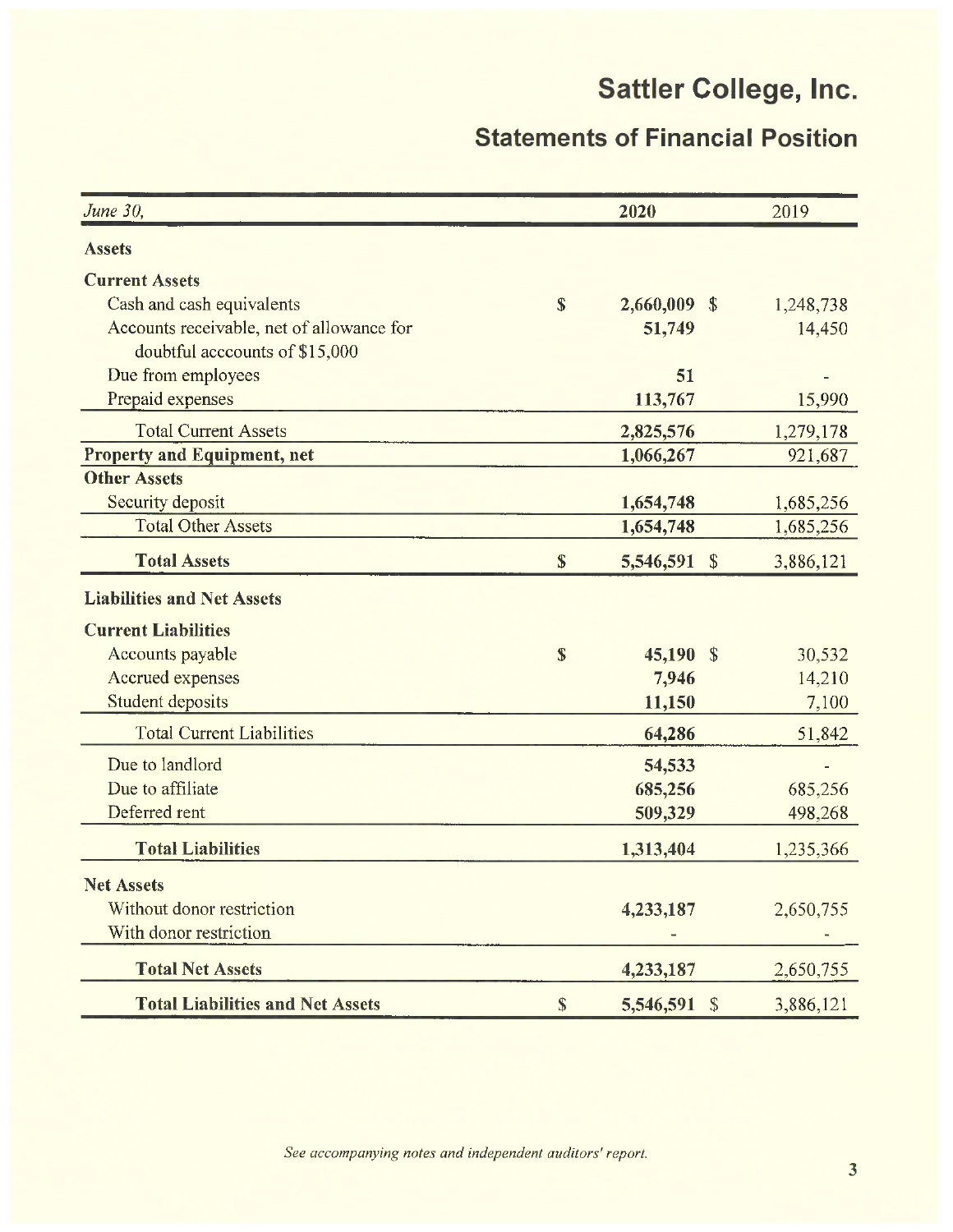# **Statements of Activities and Net Assets**

| Years Ended June 30,                                   | 2020                                  | 2019      |
|--------------------------------------------------------|---------------------------------------|-----------|
| <b>Change in Net Assets Without Donor Restrictions</b> |                                       |           |
| <b>Support and Revenues</b>                            |                                       |           |
| Support:                                               |                                       |           |
| Contributions and pledges                              | \$<br>5,803,469 \$                    | 4,031,145 |
| <b>Total Support</b>                                   | 5,803,469                             | 4,031,145 |
| Revenues:                                              |                                       |           |
| <b>Tuition and fees</b>                                | 333,720                               |           |
| Room and board                                         | 249,850                               | 222,550   |
| Programs                                               | 18,597                                | 263       |
| <b>Total Revenues</b>                                  | 602,167                               | 222,813   |
| <b>Total Support and Revenues</b>                      | 6,405,636                             | 4,253,958 |
| <b>Expenses</b>                                        |                                       |           |
| Program services                                       | 3,967,782                             | 2,302,593 |
| Management and general                                 | 855,422                               | 550,109   |
| <b>Total Expenses</b>                                  | 4,823,204                             | 2,852,702 |
| <b>Change in Net Assets Without Donor Restrictions</b> | 1,582,432                             | 1,401,256 |
| <b>Net Assets, Beginning of Year</b>                   | 2,650,755                             | 1,249,499 |
| <b>Net Assets, End of Year</b>                         | \$<br>4,233,187<br>$\mathbf{\hat{S}}$ | 2,650,755 |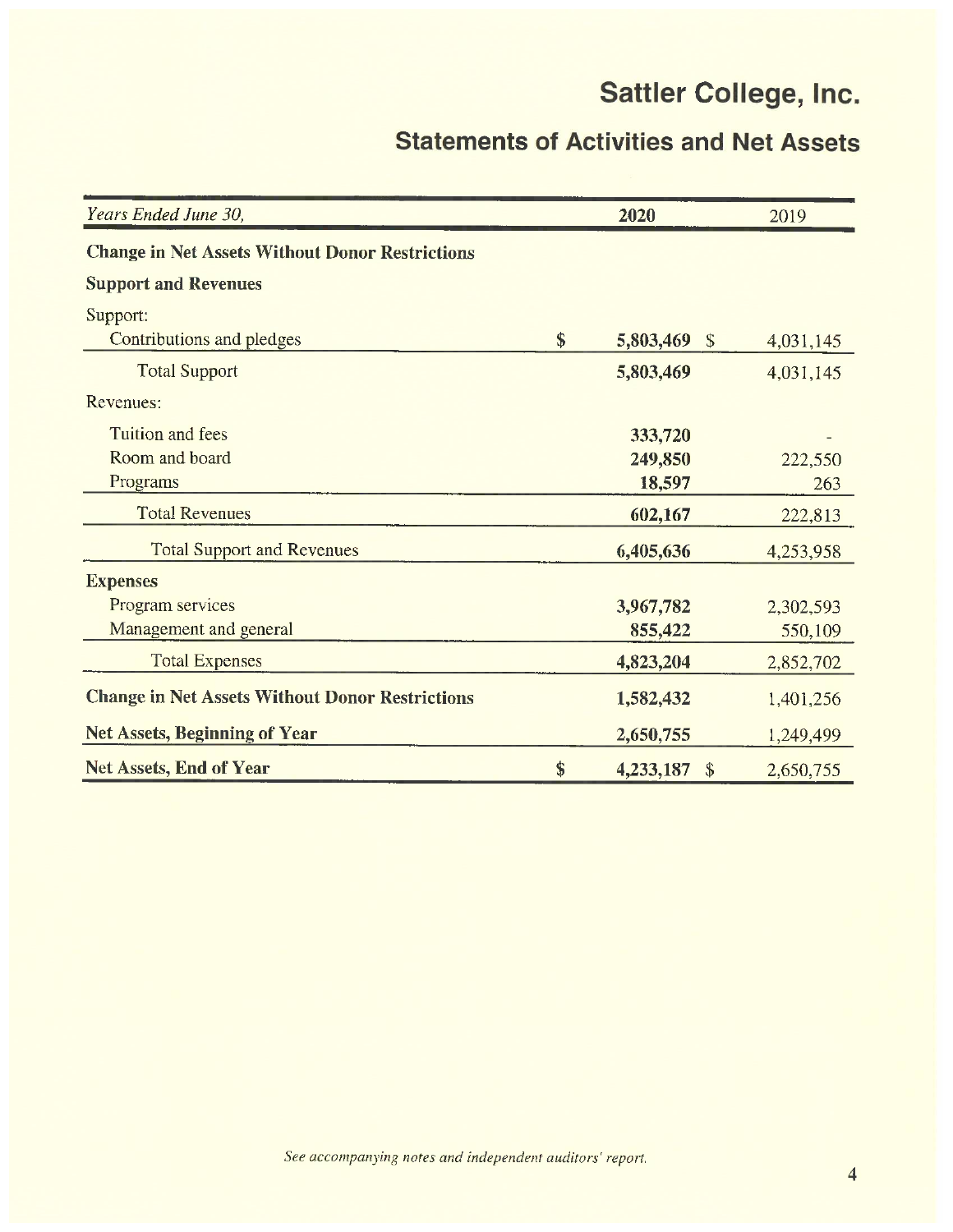# **Statement of Functional Expenses**

| Year Ended June 30      |              |         |                  |                          |                            |                      | 2020      |
|-------------------------|--------------|---------|------------------|--------------------------|----------------------------|----------------------|-----------|
|                         |              |         | Program Services |                          |                            |                      |           |
|                         |              | Student | Student          |                          |                            | Management           |           |
|                         | Educational  | Housing | Activity         | Work Study               | Total                      | and General          | Total     |
| S<br>Salaries and wages | 5<br>897,924 |         | $\varphi$        | $\Theta$<br>208,988<br>5 | $\rightarrow$<br>1,106,912 | <b>SA</b><br>387,554 | 1,494,466 |
| Rent                    | 867,279      |         |                  |                          | 867,279                    | 85,775               | 953,054   |
| Student housing         |              | 855,47  |                  |                          | 855,471                    |                      | 855,471   |
| Scholarships            | 277,323      |         |                  |                          | 277,323                    |                      | 277,323   |
| Employee benefit        | 206,621      |         |                  |                          | 206,621                    |                      | 206,62    |
| Professional services   | 70,103       |         |                  |                          | 70,103                     | 97,730               | 167,833   |
| Payroll taxes           | 64,221       |         |                  | 16,518                   | 80,739                     | 31,266               | 112,005   |
| Utilities               | 88,117       |         |                  |                          | 88,117                     | 8,715                | 96,832    |
| Depreciation            | 77,769       |         |                  |                          | 77,769                     | 7,691                | 85,460    |
| Marketing               |              |         |                  |                          |                            | 84,648               | 84,648    |
| Clubs and activities    |              |         | 76,297           |                          | 76,297                     |                      | 76,297    |
| Amortization            | 53,751       |         |                  |                          | 53,751                     | 5,316                | 59,067    |
| External courses        | 47,198       |         |                  |                          | 47,198                     |                      | 47,198    |
| Professional developmen | 41,057       |         |                  |                          | 41,057                     |                      | 41,057    |
| Dues, licenses and fees | 19,928       |         |                  | 2,710                    | 22,638                     | 15,839               | 38,477    |
| Library                 | 29,504       |         |                  |                          | 29,504                     |                      | 29,504    |
| Public relations        |              |         |                  |                          |                            | 27,039               | 27,039    |
| Supplies                | 21,239       |         |                  |                          | 21,239                     |                      | 21,239    |
| Accreditation           | 21,000       |         |                  |                          | 21,000                     |                      | 21,000    |
| Food service            |              |         | 16,683           |                          | 16,683                     |                      | 16,683    |
| Travel and meetings     | 15,206       |         |                  |                          | 15,206                     |                      | 15,206    |
| Software and technology | 15,139       |         |                  |                          | 15,139                     |                      | 15,139    |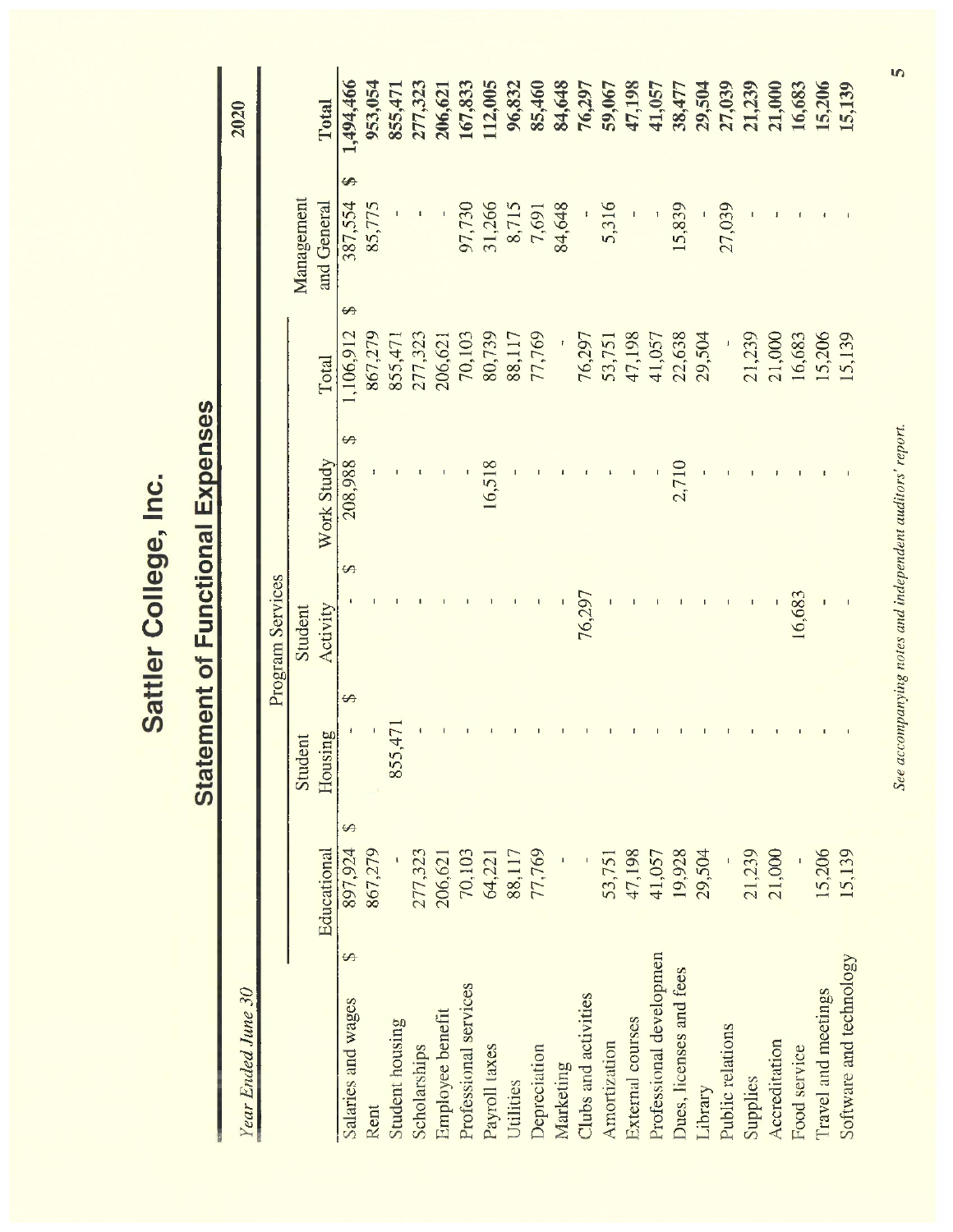# **Statement of Functional Expenses**

| Year Ended June 30         |                                |                      |                  |                      |                                |              | 2020      |
|----------------------------|--------------------------------|----------------------|------------------|----------------------|--------------------------------|--------------|-----------|
|                            |                                |                      | Program Services |                      |                                |              |           |
|                            |                                | Student              | Student          |                      |                                | Management   |           |
|                            | Educational                    | Housing              | Activity         | Work Study           | Total                          | and General  | Total     |
| Admissions                 |                                |                      |                  |                      |                                | 14,497       | 14,497    |
| Meals and entertainment    | 10,348                         |                      | 673              |                      | 11,021                         |              | 11,021    |
| Office supplies            |                                |                      |                  |                      |                                | 10,008       | 10,008    |
| Advertising                |                                |                      |                  |                      |                                | 7,505        | 7,505     |
| Printing and copying       |                                |                      |                  |                      |                                | 6,654        | 6,654     |
| <b>Bad</b> debt            |                                | 5,600                |                  |                      | 5,600                          |              | 5,600     |
| Student supplies           | 4,529                          |                      |                  |                      | 4,529                          |              | 4,529     |
| Insurance                  |                                |                      |                  |                      | $\overline{\phantom{a}}$       | 4,497        | 4,497     |
| Computer supplies          |                                |                      |                  |                      |                                | 3,495        | 3,495     |
| Studio                     | 2,549                          |                      |                  |                      | 2,549                          |              | 2,549     |
| Repair and maintenance     | 2,289                          |                      |                  |                      | 2,289                          |              | 2,289     |
| Equipment rental           | 2,084                          |                      |                  |                      | 2,084                          |              | 2,084     |
| Health insurance           | $\mathbf{I}$                   |                      | 1,592            |                      | 1,592                          |              | 1,592     |
| Postage                    |                                |                      |                  |                      | 1                              | 1,416        | 1,416     |
| Lodging                    | 1,370                          |                      | $\mathbf{I}$     |                      | 1,370                          |              | 1,370     |
| Counseling                 |                                |                      | ,120             |                      | 1,120                          | ŧ            | 1,120     |
| Medical                    |                                |                      | 883              |                      | 883                            |              | 883       |
| <b>Gifts</b>               | $\mathfrak l$                  |                      | 150              |                      | 150                            | 238          | 388       |
| Work study program         |                                |                      | $\mathsf I$      | 88                   | 88                             |              | 88        |
| S<br><b>Total Expenses</b> | $\leftrightarrow$<br>2,781,009 | $\varphi$<br>861,071 | ↔<br>97,398      | $\varphi$<br>228,304 | $\leftrightarrow$<br>3,967,782 | Ø<br>855,422 | 4,823,204 |

See accompanying notes and independent auditors' report.

 $\bullet$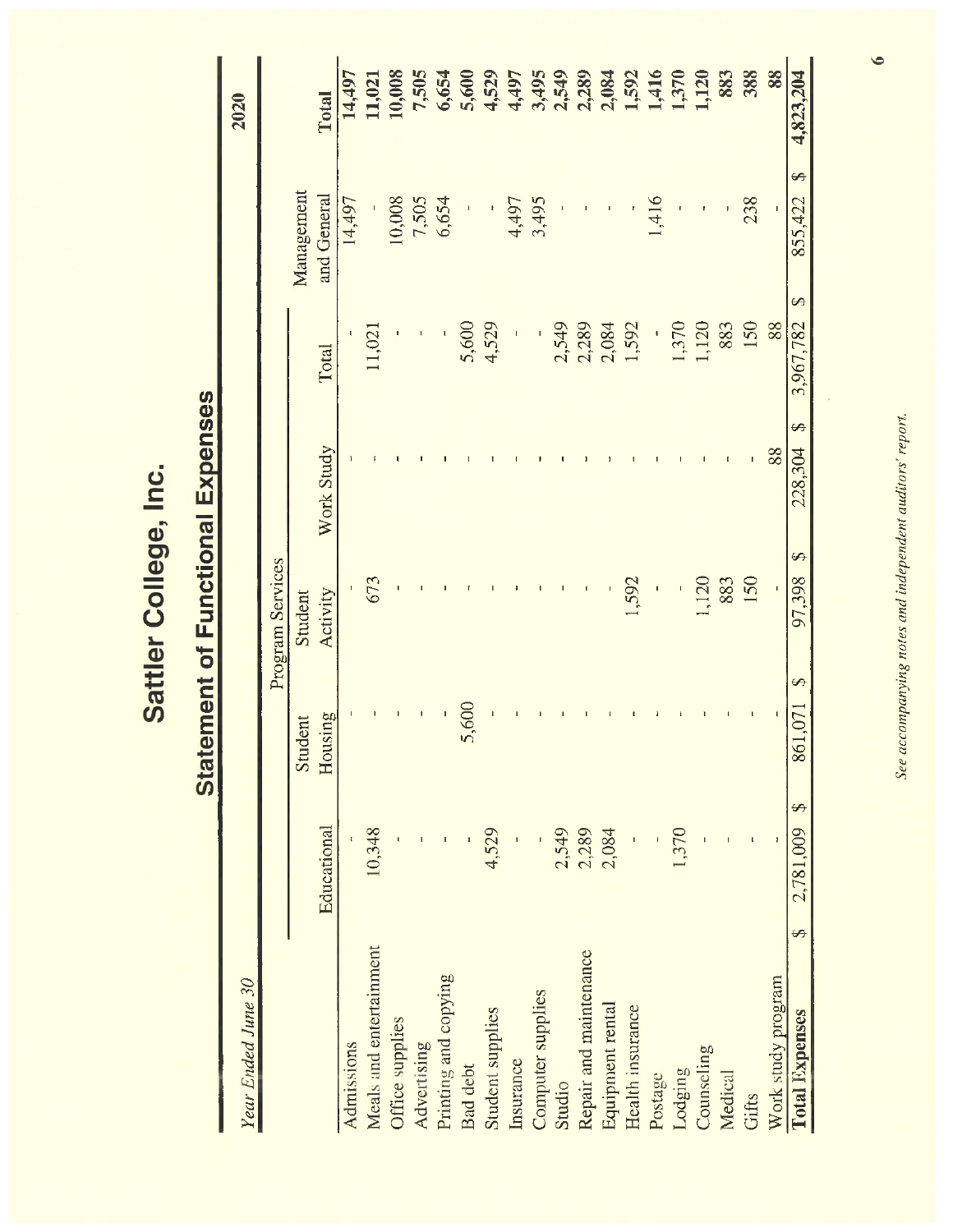# **Statement of Functional Expenses**

2019

Year Ended June 30

|                         |                                    |            | Program Services |            |            |                              |         |
|-------------------------|------------------------------------|------------|------------------|------------|------------|------------------------------|---------|
|                         |                                    | Student    | Student          |            |            | Management                   |         |
|                         | Educational                        | Activity   | Activity         | Work Study | Total      | and General                  | Total   |
| Rent                    | $\leftrightarrow$<br>864,996<br>Đ, | $\epsilon$ |                  | S<br>↔     | 864,996    | $\rightarrow$<br>85,549<br>⊷ | 950,545 |
| Salaries and wages      | 357,796                            |            |                  | 87,942     | 445,738    | 232,021                      | 677,759 |
| Student housing         |                                    | 520,900    |                  |            | 520,900    |                              | 520,900 |
| Professional services   | 7,712                              |            |                  |            | 7,712      | 105,267                      | 12,979  |
| Depreciation            | 59,704                             |            |                  |            | 59,704     | 5,905                        | 65,609  |
| Amortization            | 53,751                             |            |                  |            | 53,751     | 5,316                        | 59,067  |
| Utilities               | 51,447                             |            |                  |            | 51,447     | 5,088                        | 56,535  |
| Employee benefit        | 28,274                             |            |                  |            | 28,274     | 28,019                       | 56,293  |
| External courses        | 52,260                             |            |                  |            | 52,260     |                              | 52,260  |
| Payroll taxes           | 26,247                             |            |                  | 6,777      | 33,024     | 17,020                       | 50,044  |
| Dues, licenses and fees | 11,343                             |            |                  | 2,276      | 13,619     | 17,264                       | 30,883  |
| Clubs and activities    |                                    |            | 29,623           |            | 29,623     |                              | 29,623  |
| Travel and meetings     | 18,691                             |            | 9,356            |            | 28,047     |                              | 28,047  |
| Software and technology | 25,938                             |            |                  |            | 25,938     |                              | 25,938  |
| Marketing               |                                    |            |                  |            |            | 21,523                       | 21,523  |
| Supplies                | 16,692                             |            |                  |            | 16,692     |                              | 16,692  |
| Library                 | 13,516                             |            |                  |            | 13,516     |                              | 13,516  |
| Meals and entertainment | 5,988                              |            | 6,214            | 65         | 12,267     |                              | 12,267  |
| Bad debt                |                                    | 12,000     |                  |            | $12{,}000$ |                              | 12,000  |
| Student supplies        | 9,882                              |            |                  |            | 9,882      |                              | 9,882   |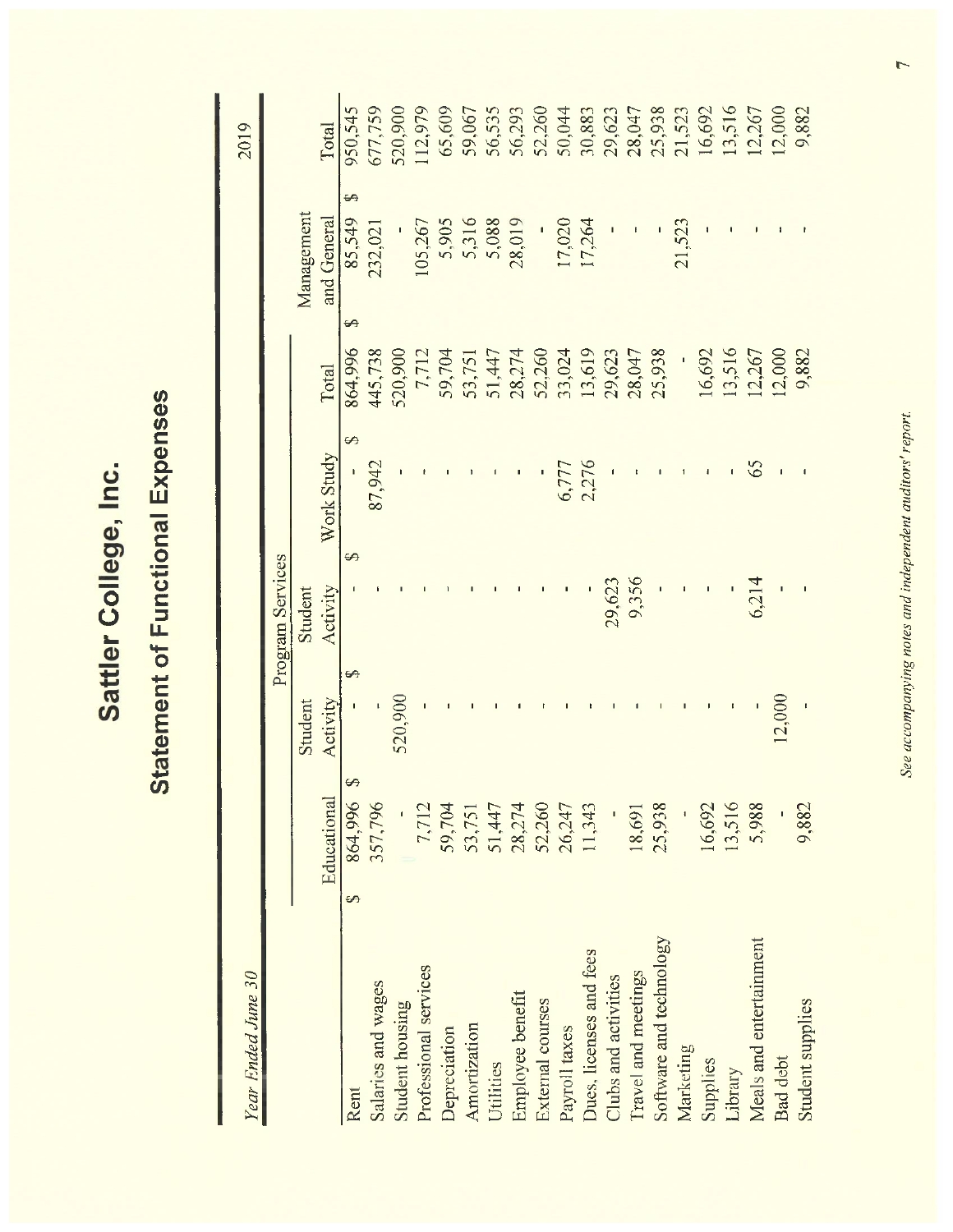# **Statement of Functional Expenses**

9,265 6,655 5,654 5,438 5,233<br>4,751<br>3,050<br>3,031 1,224 974 929 423 2,107 184 1,422 2,852,702 2019 Total S Management 3,050 and General 9,265 5,654 929 4,701 3,031 423 84 550,109  $\overline{\phantom{a}}$  $\mathbf{I}$  $\mathbf{r}$ 5A  $100$ 6,655 737 5,233 2,107 ,422 .224 974 4,751 2,302,593  $\mathbf{r}$ Total Work Study 737 102,548 4,751 ī  $\mathbf{r}$  $\overline{\phantom{a}}$ ı  $\mathbf{I}$ Ø Program Services 100 4,504 49,797 Activity Student S 532,900 Activity Student  $\bullet$ Educational 6,655 729  $1,422$ 1,224 974 1.617,348 2,107 þ Ø Professional development Repair and maintenance Work study program Printing and copying Year Ended June 30 Computer supplies Equipment rental **Total Expenses** Public relations Office supplies Accreditation Advertising Insurance Lodging Postage Studio Gifts

 $\infty$